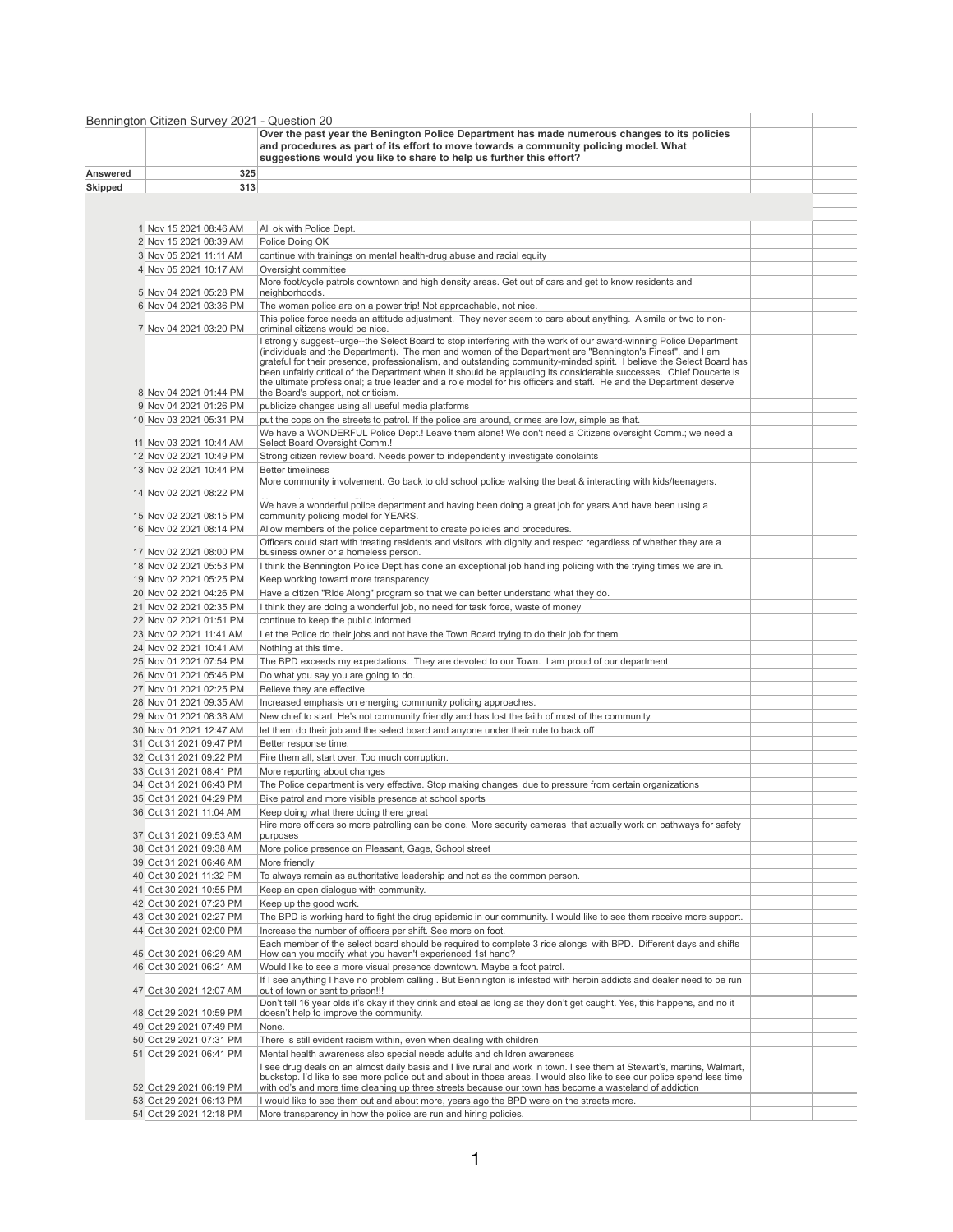| 55 Oct 29 2021 07:56 AM                            | When I was hit by the drunk driver in a crosswalk as a pedestrian they did an excellent job going after the person that<br>hit me . I've always found the police to be helpful, I believe in our police departments                               |  |
|----------------------------------------------------|---------------------------------------------------------------------------------------------------------------------------------------------------------------------------------------------------------------------------------------------------|--|
| 56 Oct 29 2021 06:29 AM                            | learn the law                                                                                                                                                                                                                                     |  |
|                                                    | Stop pulling people over for stupid things like a loud exhaust. Start patrolling trailer parks and other places. Do the                                                                                                                           |  |
| 57 Oct 29 2021 12:33 AM<br>58 Oct 28 2021 09:51 PM | speed limit when posted.<br>Let them do there jobs. Focus on police seems politically motivated.                                                                                                                                                  |  |
| 59 Oct 28 2021 09:24 PM                            | Try to spend more time in the local elementary schools                                                                                                                                                                                            |  |
|                                                    | Stronger policies and procedures on not allowing people who are clearly under the influence of drugs to wander our                                                                                                                                |  |
| 60 Oct 28 2021 08:48 PM                            | streets.                                                                                                                                                                                                                                          |  |
| 61 Oct 28 2021 08:39 PM<br>62 Oct 28 2021 08:37 PM | I feel that the Pd does a good job but they are not backed by the town or the justice system<br>Be stricter and not bound by political activists                                                                                                  |  |
|                                                    | To do something about the crime in Bennington. When a call is made to show up and do something. When a bike is                                                                                                                                    |  |
| 63 Oct 28 2021 08:35 PM                            | stolen with camera footage, to actually do some investigating to make an arrest. If kids are in trouble, talk to the<br>parents. Patrol more in the parks.                                                                                        |  |
|                                                    | Stop being bias when I have been a victim of a crime for example my property was damaged by car going off the                                                                                                                                     |  |
|                                                    | road taking my fence down and trees I was never called and Evey time I called or stopped down I was sent away<br>another time I was driving home from work people in front of me were throwing beer bottles out at my car stopped in              |  |
|                                                    | the middle of the road hit my vehicle and was never notified of a follow-up which to me that is bias that complaints get                                                                                                                          |  |
| 64 Oct 28 2021 06:15 PM                            | ignored I am an upright citizen that pays taxes here own my home has never been in trouble and have never dealt<br>with the law and still I get treated this way like they have better things to do                                               |  |
| 65 Oct 28 2021 01:33 PM                            | Still very racial motivated                                                                                                                                                                                                                       |  |
| 66 Oct 28 2021 06:41 AM                            | I am not familiar with anything with the Bennington Police Department                                                                                                                                                                             |  |
| 67 Oct 28 2021 06:12 AM                            | We need the Police department to have more training in mental illness etc.                                                                                                                                                                        |  |
| 68 Oct 28 2021 12:56 AM                            | I know they try to do their best. There are no suggestions I can think of.                                                                                                                                                                        |  |
| 69 Oct 27 2021 09:49 PM                            | I believe it will take more than a year to repair trust between public and law enforcement. But I will give credit in the                                                                                                                         |  |
|                                                    | efforts that they are doing<br>Dont threaten the public when you make a call for safety and concern. Issue orders when delivered not wait 2 years                                                                                                 |  |
|                                                    | to serve them. I think people who live in rental apartments shouldnt have to deal with drug dealers and addicts                                                                                                                                   |  |
|                                                    | endangering their lives, of health and safety, and their childrens. They should be more friendly and openky connected<br>to the community. Be more involved. Listen to who they are speaking with instead of passing judgements. Help the         |  |
|                                                    | public not just walk away and let a person be a danger to themselves if under the influence. Dont rip people off that                                                                                                                             |  |
|                                                    | go for copies of reports. Its like the police department is robbing you. Dispatchers can be more kind n let you speak<br>to an officer instead of making the decisions for you. Dont let dispatchers give an attitude to the public. Freely allow |  |
| 70 Oct 27 2021 08:57 PM                            | open communication. More officers on duty. Ride on bikes or walk. Not always a police cruiser to waste gas in.                                                                                                                                    |  |
| 71 Oct 27 2021 08:31 PM                            | Don't let the public keep your officers from protecting our community                                                                                                                                                                             |  |
| 72 Oct 27 2021 08:28 PM                            | I am more than happy with our police force                                                                                                                                                                                                        |  |
| 73 Oct 27 2021 08:02 PM                            | I don't know.                                                                                                                                                                                                                                     |  |
| 74 Oct 27 2021 07:22 PM                            | Foot patrol in random areas - get out where people are, be more visible<br>More strict training and psychological evaluations for officers possessing firearms, Removal of Oficers with firearms                                                  |  |
|                                                    | from our public schools and investments into social case workers to be utilized instead of officers for non violent                                                                                                                               |  |
| 75 Oct 27 2021 04:45 PM                            | domestic cases.                                                                                                                                                                                                                                   |  |
| 76 Oct 27 2021 04:35 PM                            | Accountability, personal liability insurance for all officers, for them to stand up as a union and advocate for the<br>abolishment of qualified immunity, and following that a complete removal of their union.                                   |  |
| 77 Oct 27 2021 04:17 PM                            | 2 officers together walking the beat in down town all in all they do an okay job given the laws                                                                                                                                                   |  |
|                                                    | Let them do their jobs. They are effective and professional. The idea of an overview committee (that has no practical                                                                                                                             |  |
| 78 Oct 27 2021 03:57 PM<br>79 Oct 27 2021 03:54 PM | policing experience) offering suggestions is political and absurd.<br>more visable downtown. "Walk a beat"                                                                                                                                        |  |
|                                                    | I would like to suggest not letting neighbors harass others by using the police. One neighbor in particular frequently                                                                                                                            |  |
|                                                    | calls the police on surrounding neighbors even when the noise is not above the noise ordinance. He does this to                                                                                                                                   |  |
|                                                    | harass others without any consequences to himself. He uses the police to harass others frequently. He should not be<br>allowed to continue to make bogus calls without a consequence to himself. It is a waste of time and money to               |  |
| 80 Oct 27 2021 03:28 PM                            | continue to allow him to do this.                                                                                                                                                                                                                 |  |
| 81 Oct 27 2021 03:26 PM                            | <b>BACK THE BLUE!</b>                                                                                                                                                                                                                             |  |
| 82 Oct 27 2021 03:26 PM                            | At times the community activities seems like they are just for the photo op and PR. Seems very surface level. We<br>need more genuine interactions that don't feel forced.                                                                        |  |
|                                                    | Extensive psychological assessment, more training. The younger ones especially are dicks. The sex ring they all got                                                                                                                               |  |
| 83 Oct 27 2021 03:07 PM                            | caught up in with each other got swept under the rug really quick. Ruined a lot of families in this town. Disgusting.                                                                                                                             |  |
| 84 Oct 27 2021 02:08 PM<br>85 Oct 27 2021 02:00 PM | Get rid of Silvestro and Faden<br>N/A                                                                                                                                                                                                             |  |
| 86 Oct 27 2021 12:55 PM                            | <b>None</b>                                                                                                                                                                                                                                       |  |
|                                                    | Charge Perps with the Crime they Commit. My Car was Stolen & Damaged. I discovered the Car at a Convenience                                                                                                                                       |  |
|                                                    | store. Called the Police, waited for them to arrive. The thief, thieves were still in the car. One exited and attacked my<br>other car and subsequently the Police. Still waiting for retribution through Victim's Advocate for Damages. Nobody   |  |
| 87 Oct 27 2021 11:42 AM                            | charged with Grand Theft Auto. Officer didn't stated because He wasn't Told to???                                                                                                                                                                 |  |
| 88 Oct 27 2021 11:30 AM                            | I would like to see the police department connecting with the locals and getting involved in community events                                                                                                                                     |  |
| 89 Oct 27 2021 11:29 AM                            | We need independent oversight to increase transparency and accountability in order to rebuild trust and move<br>towards a community policing model                                                                                                |  |
| 90 Oct 27 2021 11:27 AM                            | body cameras                                                                                                                                                                                                                                      |  |
| 91 Oct 27 2021 09:15 AM                            | Concentrait on the crime and not on wokeness                                                                                                                                                                                                      |  |
|                                                    | A community based oversight committee                                                                                                                                                                                                             |  |
| 92 Oct 27 2021 08:06 AM<br>93 Oct 27 2021 08:03 AM | More officers on foot and bike patrols.                                                                                                                                                                                                           |  |
|                                                    | The select board should stop wasting the PD's time on woke nonsense and let them do their job. Officer Doucette                                                                                                                                   |  |
| 94 Oct 27 2021 06:42 AM                            | has training and experience, the select board does not know what they are doing.                                                                                                                                                                  |  |
| 95 Oct 27 2021 12:45 AM                            | Anti-racism training, de-escalation training, awareness of mental illness                                                                                                                                                                         |  |
| 96 Oct 26 2021 07:47 PM                            | A good idea to hire some minorities.                                                                                                                                                                                                              |  |
| 97 Oct 26 2021 05:09 PM                            | Communicate to citizens what these changes are and be visible in all neighborhoods to build confidence of citizens<br>I've noticed the police at fun school events and handing out free ice cream or water. I think that helps to build trust     |  |
| 98 Oct 26 2021 04:46 PM                            | and respect within the community. Anything more like that would be beneficial. More of a friendly police presence.                                                                                                                                |  |
| 99 Oct 26 2021 03:51 PM                            | Be more visible in different parts of town. Very rarely do I see police in my area.                                                                                                                                                               |  |
| 100 Oct 26 2021 01:55 PM                           | Over all I think they are doing a great job. People need to understand they are doing the best they can because they<br>still have rules to follow and they are trying to do better always.                                                       |  |
| 101 Oct 26 2021 12:16 PM                           | Need a new police chief                                                                                                                                                                                                                           |  |
| 102 Oct 26 2021 11:43 AM                           | Arrest the drug dealers and keep them in jail instead of letting them go free                                                                                                                                                                     |  |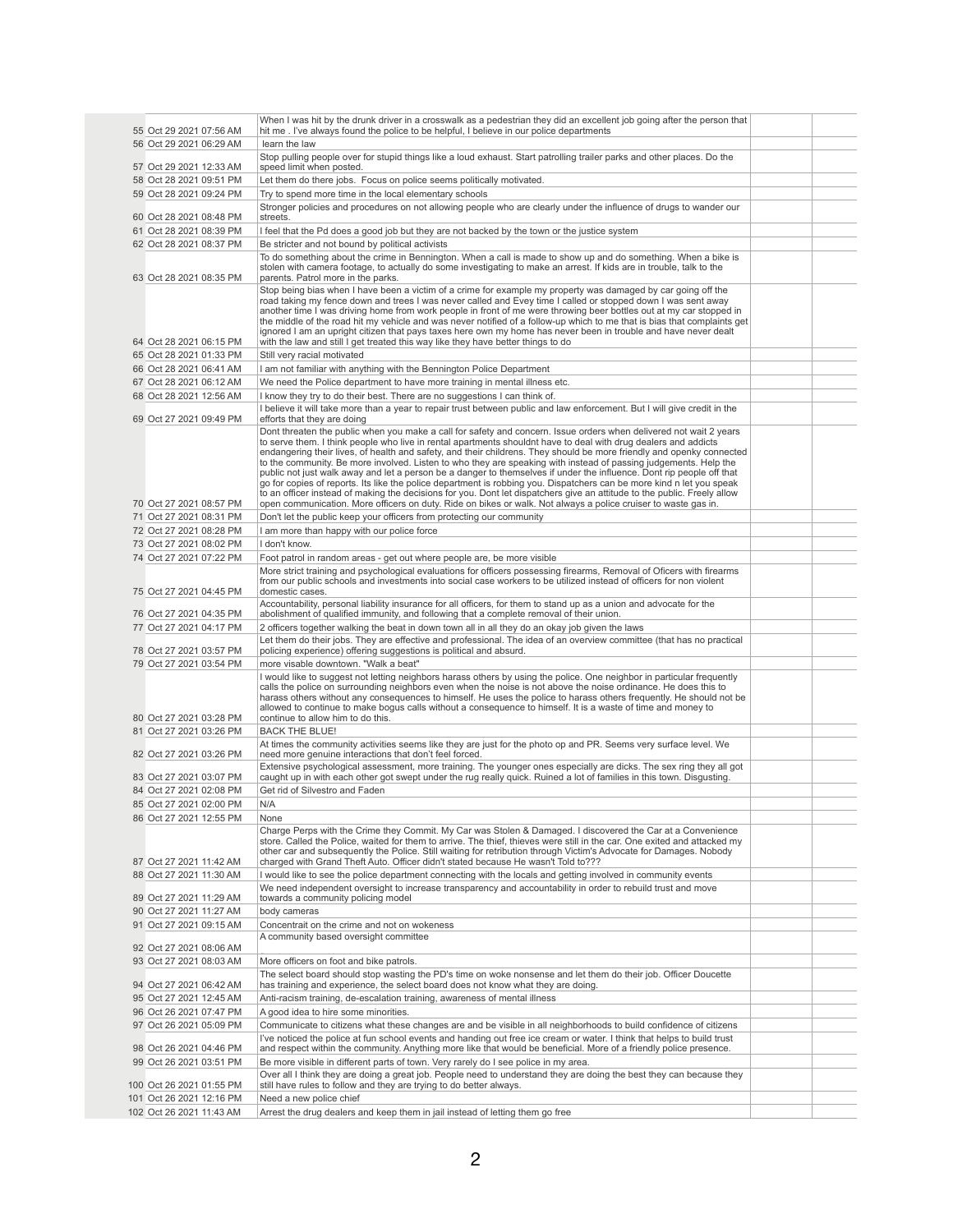| 103 Oct 26 2021 08:47 AM | I stay in safe areas, alert, and usually go with someone else, never felt precautions were needed years ago.                                                                                                                          |  |
|--------------------------|---------------------------------------------------------------------------------------------------------------------------------------------------------------------------------------------------------------------------------------|--|
| 104 Oct 26 2021 08:12 AM | not familiar enough                                                                                                                                                                                                                   |  |
| 105 Oct 26 2021 07:50 AM | control speeding                                                                                                                                                                                                                      |  |
|                          |                                                                                                                                                                                                                                       |  |
| 106 Oct 26 2021 05:33 AM | More community interactions                                                                                                                                                                                                           |  |
|                          | I think it would help if Bennington Police found a way to be more public so we could get to know them. My only<br>experience with police in over 40 years of a connection to this town is seeing them parked in Old Bennington, or on |  |
|                          | Northside Drive, to catch speeders. As a result, I see a police car and I slow down and that's it. I do not know the                                                                                                                  |  |
|                          | local police and I've never seen anyone casually patrol downtown or be in a position to say a friendly hello. Knowing                                                                                                                 |  |
|                          | they are there to meet and protect rather than to park and catch speeders would be nice and an improvement to my                                                                                                                      |  |
| 107 Oct 26 2021 01:30 AM | experience of a homey town.                                                                                                                                                                                                           |  |
|                          | Patrolling for speeding in residential neighborhoods rather than on the highway. Vehicles traveling at high rates of<br>speed past residence where there are children is more a risk than someone speeding on the highway.            |  |
| 108 Oct 25 2021 10:16 PM |                                                                                                                                                                                                                                       |  |
|                          | The Chief of Police should not be the one to decide if a parking ticket is dismissed or not. It should be someone not                                                                                                                 |  |
| 109 Oct 25 2021 10:08 PM | directly connected to the police.                                                                                                                                                                                                     |  |
|                          | Let the police, police. Keep the politics out of policing the town. Since the town has become so political with the                                                                                                                   |  |
| 110 Oct 25 2021 09:22 PM | police department, crime has gotten worse in the town.                                                                                                                                                                                |  |
| 111 Oct 25 2021 09:14 PM | Get mental health trainings                                                                                                                                                                                                           |  |
| 112 Oct 25 2021 05:27 PM | none                                                                                                                                                                                                                                  |  |
|                          | Continue focusing on the entire community, transparent reports coming from the actual chief, more improvement                                                                                                                         |  |
|                          | regarding racial discrimination. It's great to see them support community events and become more approachable but                                                                                                                     |  |
| 113 Oct 25 2021 10:16 AM | there's still work to be done behind the scenes.                                                                                                                                                                                      |  |
| 114 Oct 24 2021 04:51 PM | Treat all ethnic people and genders equally.                                                                                                                                                                                          |  |
|                          | Many of the questions are difficult to answer if you've not had any reason for interaction with law enforcement.                                                                                                                      |  |
|                          | Approachable $\binom{1}{2}$ , as I rarely see them interacting with people within the community; other than traffic control. It'd be                                                                                                  |  |
| 115 Oct 24 2021 01:05 PM | nice to learn/see/ get to know more about our local police department personnel.                                                                                                                                                      |  |
|                          | Keep up the good work                                                                                                                                                                                                                 |  |
| 116 Oct 24 2021 07:32 AM |                                                                                                                                                                                                                                       |  |
| 117 Oct 23 2021 05:43 PM | More training and collaboration with PDs who use this model                                                                                                                                                                           |  |
| 118 Oct 23 2021 05:41 PM | Include more mental health crisis/substance abuse response services                                                                                                                                                                   |  |
| 119 Oct 23 2021 03:55 PM | Keep offering training like first aid, emergency response etc.                                                                                                                                                                        |  |
| 120 Oct 23 2021 02:00 PM | Be sure to communicate with the public                                                                                                                                                                                                |  |
|                          | Get arrogant officers off the force such as Stemp and Fadden. They are not helpful, they look to elevate situations                                                                                                                   |  |
| 121 Oct 23 2021 01:33 PM | instead of diffuse them. They believe they're above the law and do not care about this community.                                                                                                                                     |  |
|                          | The issue is the Judges that keep letting repeat drug offenders out of jail. They come out and continue to ruin our                                                                                                                   |  |
| 122 Oct 23 2021 01:29 PM | small town. Get rid of the shopping carts the homeless are walking around with. They are obviously stolen.                                                                                                                            |  |
|                          | more with department pictures. All we ever see is grande, doucette in pictures. how about meet the officers? be nice                                                                                                                  |  |
| 123 Oct 23 2021 12:27 PM | to actually meet them? feel like they are part of our community if we need them                                                                                                                                                       |  |
| 124 Oct 23 2021 09:22 AM | do not want to anwser now                                                                                                                                                                                                             |  |
|                          | Patrol more, especially the areas where there have been multiple past incidents and calls made because suspicious                                                                                                                     |  |
| 125 Oct 23 2021 08:45 AM | activity continues and never stops!                                                                                                                                                                                                   |  |
| 126 Oct 23 2021 08:11 AM | None                                                                                                                                                                                                                                  |  |
|                          | Continue to build relationships and trust with community members; decrease the persona of military presence while                                                                                                                     |  |
| 127 Oct 23 2021 07:44 AM | maintaining professionalism., order of law.                                                                                                                                                                                           |  |
|                          | That Paul Retires and stops getting away with everything he does. Continual resignations from officers due to the                                                                                                                     |  |
| 128 Oct 22 2021 04:07 PM | toxicity of Paul and the select board.                                                                                                                                                                                                |  |
|                          | I think the effort needs to be made at the state level/prosecutor. The police should get out of their cruisers and walk a                                                                                                             |  |
| 129 Oct 22 2021 03:20 PM | beat sometimes, but I don't think it's their fault that they arrest serious criminals yet nobody goes to jail.                                                                                                                        |  |
|                          | Unlock building doors. I will not vote for current Board members until present Chief is gone! Get a new chief/<br>administrator(Manager) current chief is Arrogant, micro Manager! Has cost the town hundreds of thousands of         |  |
| 130 Oct 22 2021 12:09 PM | dollars, racially biguted. Town has very poor rating/safety record state wide.                                                                                                                                                        |  |
| 131 Oct 22 2021 10:08 AM | More Staffing needed longevity needed                                                                                                                                                                                                 |  |
| 132 Oct 22 2021 07:20 AM | None. They are doing an exceptional job.                                                                                                                                                                                              |  |
|                          | have the officers be more freindly and not feel they are better than non polic personnel                                                                                                                                              |  |
|                          |                                                                                                                                                                                                                                       |  |
| 133 Oct 22 2021 05:01 AM | have dispatchers more friendly                                                                                                                                                                                                        |  |
| 134 Oct 21 2021 07:23 PM | I force rfa orders                                                                                                                                                                                                                    |  |
|                          | Less bad press                                                                                                                                                                                                                        |  |
| 135 Oct 21 2021 07:21 PM |                                                                                                                                                                                                                                       |  |
|                          | They are exceptional I don't have any suggestions but just want to acknowledge how wonderful they are dry run a                                                                                                                       |  |
| 136 Oct 21 2021 06:59 PM | business in town and they are so helpful I appreciate them more than I can express.                                                                                                                                                   |  |
| 137 Oct 21 2021 06:21 PM | Let the police do their job, keep those that we arrested for a crime spend some time in jail                                                                                                                                          |  |
|                          | It would be beneficial to see more involvements with the schools as far activities between officers and students.                                                                                                                     |  |
| 138 Oct 21 2021 05:55 PM | Sports competitions, etc                                                                                                                                                                                                              |  |
| 139 Oct 21 2021 03:52 PM | Keep working on relationships with community. Especially our youth                                                                                                                                                                    |  |
| 140 Oct 21 2021 03:32 PM | Continue its current efforts to improve.                                                                                                                                                                                              |  |
| 141 Oct 21 2021 03:25 PM | <b>No</b>                                                                                                                                                                                                                             |  |
| 142 Oct 21 2021 01:05 PM | Continued & sustained training on de-escalation with the new use of force law                                                                                                                                                         |  |
| 143 Oct 21 2021 12:29 PM | Hire more officers                                                                                                                                                                                                                    |  |
| 144 Oct 21 2021 12:28 PM | Keep up the amazing work                                                                                                                                                                                                              |  |
| 145 Oct 21 2021 11:54 AM | They are perfect no changes need to be made                                                                                                                                                                                           |  |
| 146 Oct 21 2021 11:49 AM | Keep up the great job. You are the best, only criminals complain about you                                                                                                                                                            |  |
|                          | I believe that it's painfully obvious what efforts need to change just by taking a look at this community that was one a                                                                                                              |  |
| 147 Oct 21 2021 11:45 AM | great place to grow up in and raise a family.                                                                                                                                                                                         |  |
| 148 Oct 21 2021 11:41 AM | Nothing at this time                                                                                                                                                                                                                  |  |
| 149 Oct 21 2021 11:32 AM | Let them do their job                                                                                                                                                                                                                 |  |
| 150 Oct 21 2021 11:05 AM | Need a ebike unit to run the streets especially at night. Would be way more efficient                                                                                                                                                 |  |
|                          |                                                                                                                                                                                                                                       |  |
| 151 Oct 21 2021 10:27 AM | None                                                                                                                                                                                                                                  |  |
| 152 Oct 21 2021 10:02 AM | I truly think the BPD Leadership and officers strive to support the community in the most positive manner.                                                                                                                            |  |
| 153 Oct 21 2021 09:53 AM | give them more resources                                                                                                                                                                                                              |  |
| 154 Oct 21 2021 08:27 AM | Lock up the junkies                                                                                                                                                                                                                   |  |
| 155 Oct 21 2021 06:13 AM | More organized activities with youth.                                                                                                                                                                                                 |  |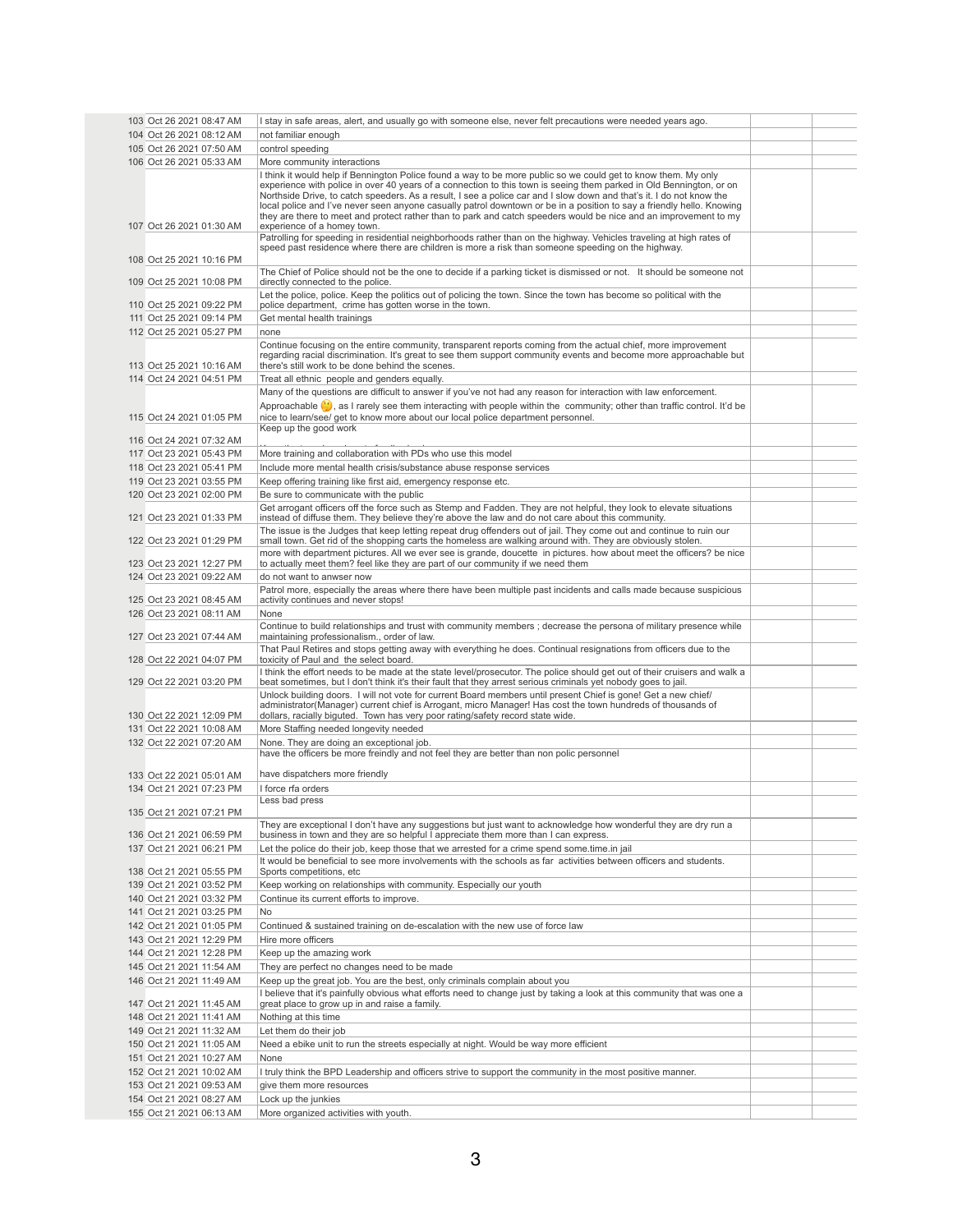| 156 Oct 20 2021 08:30 PM                             | I think they do a great job,but all professions are hurting right now. I would love to see "feet on the street"they<br>use tobut again numbers are a problem.                                                                                                                                                                                                                                                                                                                                                                                                                                                                                                                                                                                                                                                                                                                                                                                                                                                                                                                                                                                                                                                                                                                                                                                                                                                                                                                                                                                                                                                                                                                                                                                                                                                                                                                                                                                                                       |  |
|------------------------------------------------------|-------------------------------------------------------------------------------------------------------------------------------------------------------------------------------------------------------------------------------------------------------------------------------------------------------------------------------------------------------------------------------------------------------------------------------------------------------------------------------------------------------------------------------------------------------------------------------------------------------------------------------------------------------------------------------------------------------------------------------------------------------------------------------------------------------------------------------------------------------------------------------------------------------------------------------------------------------------------------------------------------------------------------------------------------------------------------------------------------------------------------------------------------------------------------------------------------------------------------------------------------------------------------------------------------------------------------------------------------------------------------------------------------------------------------------------------------------------------------------------------------------------------------------------------------------------------------------------------------------------------------------------------------------------------------------------------------------------------------------------------------------------------------------------------------------------------------------------------------------------------------------------------------------------------------------------------------------------------------------------|--|
| 157 Oct 20 2021 07:53 PM                             | On call mental healthcare professional                                                                                                                                                                                                                                                                                                                                                                                                                                                                                                                                                                                                                                                                                                                                                                                                                                                                                                                                                                                                                                                                                                                                                                                                                                                                                                                                                                                                                                                                                                                                                                                                                                                                                                                                                                                                                                                                                                                                              |  |
| 158 Oct 20 2021 06:54 PM                             | Engage more social workers and psychologists to address calls for mental or emotional breakdowns and the<br>homeless. People who approach with food and blankets and understanding. If necessary, the police could be<br>present but in the background if needed. Engage persons of color in this effort and on the force.                                                                                                                                                                                                                                                                                                                                                                                                                                                                                                                                                                                                                                                                                                                                                                                                                                                                                                                                                                                                                                                                                                                                                                                                                                                                                                                                                                                                                                                                                                                                                                                                                                                          |  |
| 159 Oct 20 2021 03:56 PM                             | Over the past year it appears that the Police Dept. has attempted to makeover it's look but it doesn't appear to<br>authentic.                                                                                                                                                                                                                                                                                                                                                                                                                                                                                                                                                                                                                                                                                                                                                                                                                                                                                                                                                                                                                                                                                                                                                                                                                                                                                                                                                                                                                                                                                                                                                                                                                                                                                                                                                                                                                                                      |  |
| 160 Oct 20 2021 09:05 AM                             | More visible speed enforcement. Enforcement of no parking areas. Patrol community parks.                                                                                                                                                                                                                                                                                                                                                                                                                                                                                                                                                                                                                                                                                                                                                                                                                                                                                                                                                                                                                                                                                                                                                                                                                                                                                                                                                                                                                                                                                                                                                                                                                                                                                                                                                                                                                                                                                            |  |
|                                                      | Hire mental health professionals as part of the department, require continuing education on social issues for active                                                                                                                                                                                                                                                                                                                                                                                                                                                                                                                                                                                                                                                                                                                                                                                                                                                                                                                                                                                                                                                                                                                                                                                                                                                                                                                                                                                                                                                                                                                                                                                                                                                                                                                                                                                                                                                                |  |
| 161 Oct 20 2021 07:15 AM                             | duty officers, reduce the militaristic appearance and conduct of All officers.                                                                                                                                                                                                                                                                                                                                                                                                                                                                                                                                                                                                                                                                                                                                                                                                                                                                                                                                                                                                                                                                                                                                                                                                                                                                                                                                                                                                                                                                                                                                                                                                                                                                                                                                                                                                                                                                                                      |  |
| 162 Oct 20 2021 05:25 AM                             | Get more drug dealers off the streets.                                                                                                                                                                                                                                                                                                                                                                                                                                                                                                                                                                                                                                                                                                                                                                                                                                                                                                                                                                                                                                                                                                                                                                                                                                                                                                                                                                                                                                                                                                                                                                                                                                                                                                                                                                                                                                                                                                                                              |  |
| 163 Oct 19 2021 11:11 PM                             | Focus on combating drugs and the drug culture                                                                                                                                                                                                                                                                                                                                                                                                                                                                                                                                                                                                                                                                                                                                                                                                                                                                                                                                                                                                                                                                                                                                                                                                                                                                                                                                                                                                                                                                                                                                                                                                                                                                                                                                                                                                                                                                                                                                       |  |
| 164 Oct 19 2021 09:54 PM                             | When someone calls to report a possible crime or incident happening to not make them feel like they are the<br>criminal, you get grilled by dispatch and feel guilty for calling                                                                                                                                                                                                                                                                                                                                                                                                                                                                                                                                                                                                                                                                                                                                                                                                                                                                                                                                                                                                                                                                                                                                                                                                                                                                                                                                                                                                                                                                                                                                                                                                                                                                                                                                                                                                    |  |
| 165 Oct 19 2021 09:54 PM                             | New Management. More youth involvement                                                                                                                                                                                                                                                                                                                                                                                                                                                                                                                                                                                                                                                                                                                                                                                                                                                                                                                                                                                                                                                                                                                                                                                                                                                                                                                                                                                                                                                                                                                                                                                                                                                                                                                                                                                                                                                                                                                                              |  |
| 166 Oct 19 2021 09:23 PM                             | More Less Lethal tools                                                                                                                                                                                                                                                                                                                                                                                                                                                                                                                                                                                                                                                                                                                                                                                                                                                                                                                                                                                                                                                                                                                                                                                                                                                                                                                                                                                                                                                                                                                                                                                                                                                                                                                                                                                                                                                                                                                                                              |  |
| 167 Oct 19 2021 08:54 PM                             | Addressing gender bias, move away from male dominated interactions.                                                                                                                                                                                                                                                                                                                                                                                                                                                                                                                                                                                                                                                                                                                                                                                                                                                                                                                                                                                                                                                                                                                                                                                                                                                                                                                                                                                                                                                                                                                                                                                                                                                                                                                                                                                                                                                                                                                 |  |
| 168 Oct 19 2021 08:39 PM                             | Give the Bennington Police Dept. the encouragement they deserve to continue the exceptional job they do on a daily<br>basis keeping the community safe. They have exhibited their commitment to being a "community first" group of<br>devoted individuals as they participate in many town wide events on a weekly basis. They are visually active all the<br>time in programs and events with a wide variety of community groups; working to make themselves a visual part of<br>the community. They need to be given the credit and respect they deserve as professionals that put their lives on the<br>line every day to keep Bennington safe. They have followed a "community policing model" for years and need to be<br>given more credit for the exceptional job they do daily. The do not need to be mico-managed by a board that is not<br>trained to make the decisions that law enforcement needs to make on a daily basis. They have done an exemplary<br>job for years on a limited budget; with minimum numbers of officers available on rotating shifts. Bennington residents<br>are fortunate to have a department of professionals that are so community minded and have such devoted leadership<br>within their officers that commit themselves to the town. They scan for problems, analyze the problem and respond<br>to problems (community model policing) each time they are called out within our community. Good practice policing<br>done each day. They need to be commended and supported by all community leaders.                                                                                                                                                                                                                                                                                                                                                                                                                                    |  |
| 169 Oct 19 2021 08:11 PM                             | Educate the public about the duties and responsibilities of members of the Bennington Police Department. Have the<br>police department give themselves a pat on the back about how the engage with the community.                                                                                                                                                                                                                                                                                                                                                                                                                                                                                                                                                                                                                                                                                                                                                                                                                                                                                                                                                                                                                                                                                                                                                                                                                                                                                                                                                                                                                                                                                                                                                                                                                                                                                                                                                                   |  |
| 170 Oct 19 2021 07:59 PM                             | N/A                                                                                                                                                                                                                                                                                                                                                                                                                                                                                                                                                                                                                                                                                                                                                                                                                                                                                                                                                                                                                                                                                                                                                                                                                                                                                                                                                                                                                                                                                                                                                                                                                                                                                                                                                                                                                                                                                                                                                                                 |  |
| 171 Oct 19 2021 07:10 PM<br>172 Oct 19 2021 06:58 PM | First off, although policy's are necessary for the effectiveness of an agency, they need to be followed from the top<br>down. Secondly, changing policy will not help with relations with the town residents. It's simply something to advertise<br>showing that something it's trying to be done without any real change. Changing words on paper will not change how<br>the officers themselves are treated with in the walls of the police department by the chief and town manager. If an<br>officer is disrespected before they even change for shift, that disrespect will carry over to their duties on the road. The<br>chief has made comments to employees about wanting to shoot himself after walking out of a remote select board<br>meeting, he has smashed cakes that had been delivered by grateful citizen's for it not being placed down stairs in a<br>timely manner, he has yelled and belittled employees and it has now gotten to the point where employees are now<br>leaving for outside employment for reason that only begin with the chief himself. Change needs to start with the top<br>and if the town manager will not start asking the question I am asking the select board to start. Speak with the officers<br>that will talk. Many of them are afraid of the targets that get placed in their backs, but I'm sure some will talk. The<br>town is going to go in a very bad direction if this does not happen. Send an anonymous survey to the officers them<br>self. You will likely be surprised on what you find out. The working environment at the Bennington police department<br>is substandard and that has everything to do with the working conditions that chief Paul Doucett himself created. So<br>again, I ask the select board to ask the questions to all the officers and not just the ones the chief send.<br>Get the select Board out of the police business and hold criminals responsible and accountable for their actions |  |
|                                                      | I think the police officers in this community do an amazing job and the select board who has no law enforcement                                                                                                                                                                                                                                                                                                                                                                                                                                                                                                                                                                                                                                                                                                                                                                                                                                                                                                                                                                                                                                                                                                                                                                                                                                                                                                                                                                                                                                                                                                                                                                                                                                                                                                                                                                                                                                                                     |  |
|                                                      | background should stay out of police business. If you've never walked a mile in their shoes I don't know how you can                                                                                                                                                                                                                                                                                                                                                                                                                                                                                                                                                                                                                                                                                                                                                                                                                                                                                                                                                                                                                                                                                                                                                                                                                                                                                                                                                                                                                                                                                                                                                                                                                                                                                                                                                                                                                                                                |  |
| 173 Oct 19 2021 06:15 PM<br>174 Oct 19 2021 05:49 PM | harass them the way you do. It's getting ridiculous and the people of the community are getting tired of it.<br>Keep up the progress                                                                                                                                                                                                                                                                                                                                                                                                                                                                                                                                                                                                                                                                                                                                                                                                                                                                                                                                                                                                                                                                                                                                                                                                                                                                                                                                                                                                                                                                                                                                                                                                                                                                                                                                                                                                                                                |  |
|                                                      | The department has to get out of the vehicles and walk a beat on Main Streetbe noticed on the other streets of<br>town.                                                                                                                                                                                                                                                                                                                                                                                                                                                                                                                                                                                                                                                                                                                                                                                                                                                                                                                                                                                                                                                                                                                                                                                                                                                                                                                                                                                                                                                                                                                                                                                                                                                                                                                                                                                                                                                             |  |
| 175 Oct 19 2021 04:57 PM                             | Maybe some exercise would not hurt!@                                                                                                                                                                                                                                                                                                                                                                                                                                                                                                                                                                                                                                                                                                                                                                                                                                                                                                                                                                                                                                                                                                                                                                                                                                                                                                                                                                                                                                                                                                                                                                                                                                                                                                                                                                                                                                                                                                                                                |  |
| 176 Oct 19 2021 04:45 PM                             | Get the courts to lock up repeat offenders                                                                                                                                                                                                                                                                                                                                                                                                                                                                                                                                                                                                                                                                                                                                                                                                                                                                                                                                                                                                                                                                                                                                                                                                                                                                                                                                                                                                                                                                                                                                                                                                                                                                                                                                                                                                                                                                                                                                          |  |
| 177 Oct 19 2021 04:38 PM                             | Nicer dispatch, when I have called they always seem annoyed                                                                                                                                                                                                                                                                                                                                                                                                                                                                                                                                                                                                                                                                                                                                                                                                                                                                                                                                                                                                                                                                                                                                                                                                                                                                                                                                                                                                                                                                                                                                                                                                                                                                                                                                                                                                                                                                                                                         |  |
| 178 Oct 19 2021 04:23 PM                             | Make public what the policies are, beyond that I can't really tell you what policies need Improvement                                                                                                                                                                                                                                                                                                                                                                                                                                                                                                                                                                                                                                                                                                                                                                                                                                                                                                                                                                                                                                                                                                                                                                                                                                                                                                                                                                                                                                                                                                                                                                                                                                                                                                                                                                                                                                                                               |  |
| 179 Oct 19 2021 03:56 PM                             | Be more present in areas of downtown with known problems                                                                                                                                                                                                                                                                                                                                                                                                                                                                                                                                                                                                                                                                                                                                                                                                                                                                                                                                                                                                                                                                                                                                                                                                                                                                                                                                                                                                                                                                                                                                                                                                                                                                                                                                                                                                                                                                                                                            |  |
| 180 Oct 19 2021 01:54 PM<br>181 Oct 19 2021 11:27 AM | A more sincere commitment to equity and inclusivity, not just hollow statements and actions.<br>keep going                                                                                                                                                                                                                                                                                                                                                                                                                                                                                                                                                                                                                                                                                                                                                                                                                                                                                                                                                                                                                                                                                                                                                                                                                                                                                                                                                                                                                                                                                                                                                                                                                                                                                                                                                                                                                                                                          |  |
| 182 Oct 19 2021 11:20 AM                             | *Continue w/the superb work*!                                                                                                                                                                                                                                                                                                                                                                                                                                                                                                                                                                                                                                                                                                                                                                                                                                                                                                                                                                                                                                                                                                                                                                                                                                                                                                                                                                                                                                                                                                                                                                                                                                                                                                                                                                                                                                                                                                                                                       |  |
|                                                      | Giving away hot dogs and cotton candy seemed like a very cynical way to build trust - like paying people to like you.                                                                                                                                                                                                                                                                                                                                                                                                                                                                                                                                                                                                                                                                                                                                                                                                                                                                                                                                                                                                                                                                                                                                                                                                                                                                                                                                                                                                                                                                                                                                                                                                                                                                                                                                                                                                                                                               |  |
| 183 Oct 19 2021 10:16 AM                             | Steady effort, a better attitude and maybe an occasional officer walking a beat might help.                                                                                                                                                                                                                                                                                                                                                                                                                                                                                                                                                                                                                                                                                                                                                                                                                                                                                                                                                                                                                                                                                                                                                                                                                                                                                                                                                                                                                                                                                                                                                                                                                                                                                                                                                                                                                                                                                         |  |
| 184 Oct 18 2021 02:06 PM                             | Allow police to focus on making Bennington an undesirable place for criminals and drug dealers to "work".                                                                                                                                                                                                                                                                                                                                                                                                                                                                                                                                                                                                                                                                                                                                                                                                                                                                                                                                                                                                                                                                                                                                                                                                                                                                                                                                                                                                                                                                                                                                                                                                                                                                                                                                                                                                                                                                           |  |
| 185 Oct 17 2021 09:14 PM                             | Allow the police department to review and make changes to policies and procedures. They know best.<br>Nothing. Activists in our community are making an issue out of nothing and are narcissistic self serving fools, like                                                                                                                                                                                                                                                                                                                                                                                                                                                                                                                                                                                                                                                                                                                                                                                                                                                                                                                                                                                                                                                                                                                                                                                                                                                                                                                                                                                                                                                                                                                                                                                                                                                                                                                                                          |  |
| 186 Oct 16 2021 07:23 PM                             | Kiah Morris. Good riddance.                                                                                                                                                                                                                                                                                                                                                                                                                                                                                                                                                                                                                                                                                                                                                                                                                                                                                                                                                                                                                                                                                                                                                                                                                                                                                                                                                                                                                                                                                                                                                                                                                                                                                                                                                                                                                                                                                                                                                         |  |
| 187 Oct 16 2021 06:07 PM                             | First of all the select board can't make a decision to save their lives. Always creating a sub committee to find an<br>answer. Step up and make a decision. That's why you were voted in. No need for this oversite committee either.<br>Are we going to look into every complaint that arises? Someone says the officer handcuffed me and it hurt. Well,<br>they weren't made for comfort and you probably shouldn't have been breaking the law. Maybe a few of the select<br>board members should ride around a few shifts. Night shifts and see exactly what these officers have to deal with. It<br>will open your eyes and maybe you'll realize that doing this job is a thankless one. I find it insulting that there is a<br>board of people that will be "judging" the officers on their performance. No, they are not perfect. But there are<br>policies and laws in place to deal with an incident in which an officer "screwed up". BPD does an excellent job in<br>trying to keep us safe. Every officer I have every dealt with is kind and professional. They have several hours of<br>training at the academy and even more once they are on the road. So until a few of the select board members (3)<br>have walked a mile in an Officer's shoes, take it easy on them.                                                                                                                                                                                                                                                                                                                                                                                                                                                                                                                                                                                                                                                                                             |  |
|                                                      |                                                                                                                                                                                                                                                                                                                                                                                                                                                                                                                                                                                                                                                                                                                                                                                                                                                                                                                                                                                                                                                                                                                                                                                                                                                                                                                                                                                                                                                                                                                                                                                                                                                                                                                                                                                                                                                                                                                                                                                     |  |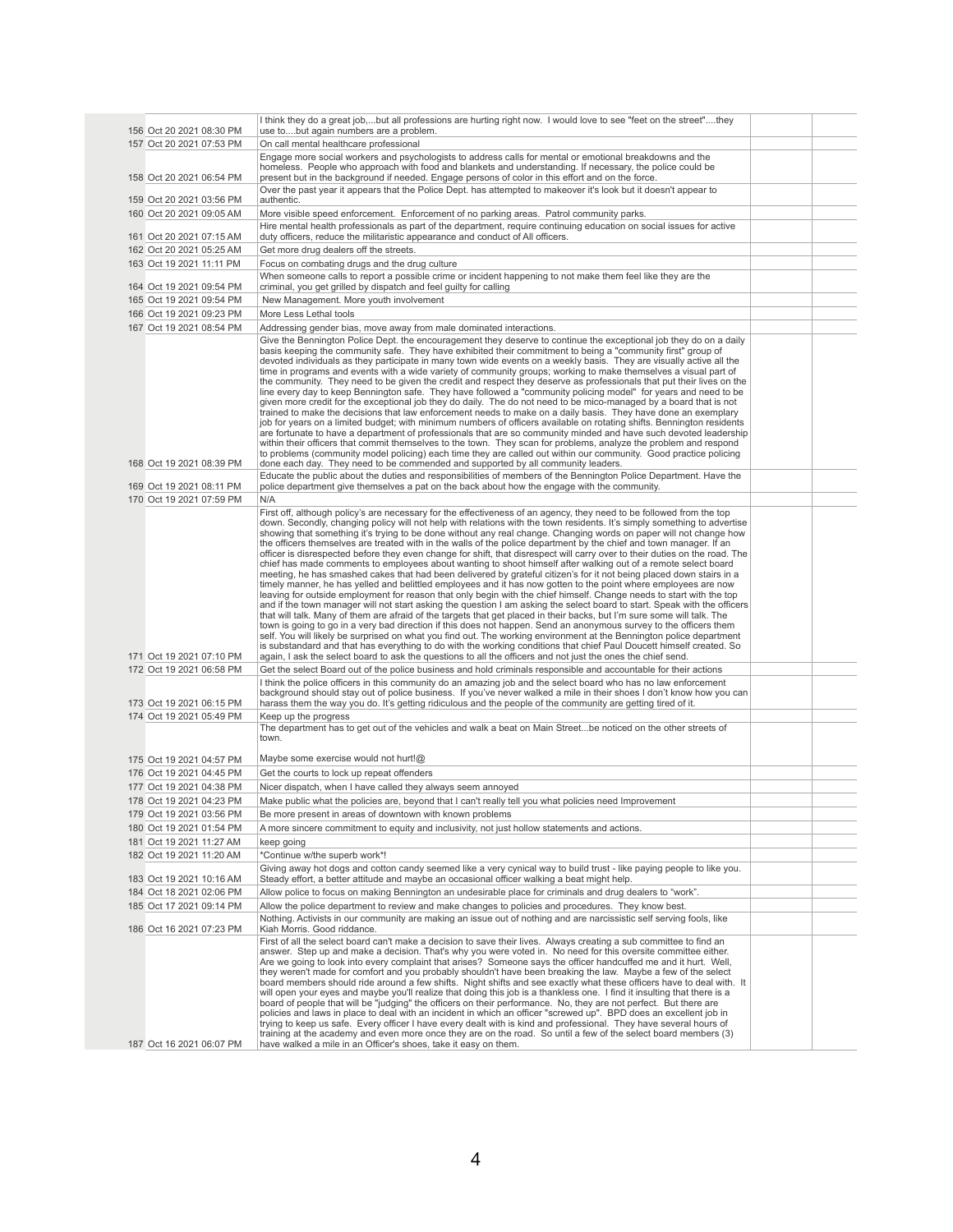|                                                      | Let them do their jobs. There is no need for a Community Oversite Committee. They have policies in place within<br>the dept. next step is VSP investigate. Next, SA's, then AG's. There is also the Academy that can discipline. We<br>don't need people judging every complaint. We don't need people from POWNAL on this board or people married to<br>members of the Select Board. It's a waste of time. These people of NO IDEA what LE officers have to do in<br>situations. It is one of the toughest jobs and they do an excellent job. Yes, they do make mistakes and are human. |  |
|------------------------------------------------------|------------------------------------------------------------------------------------------------------------------------------------------------------------------------------------------------------------------------------------------------------------------------------------------------------------------------------------------------------------------------------------------------------------------------------------------------------------------------------------------------------------------------------------------------------------------------------------------|--|
| 188 Oct 16 2021 05:44 PM                             | Every dept/career has a few bad apples. But I wouldn't go into a dentist office and tell them how to do their job. Or<br>look back on a bad job they did and tell them what they "should have done". Finally, a few members of the Select<br>board NEED to go.                                                                                                                                                                                                                                                                                                                           |  |
|                                                      | Don't stop evolving, don't get defensive, don't take it personally, but do continue to embrace a more multi-cultural                                                                                                                                                                                                                                                                                                                                                                                                                                                                     |  |
|                                                      | America and do continue to keep town civil.                                                                                                                                                                                                                                                                                                                                                                                                                                                                                                                                              |  |
| 189 Oct 16 2021 07:44 AM                             | Also, let's get homelessness, drug addiction, and mental health off your plate over the coming years. Can this                                                                                                                                                                                                                                                                                                                                                                                                                                                                           |  |
| 190 Oct 15 2021 09:56 PM                             | I don't know                                                                                                                                                                                                                                                                                                                                                                                                                                                                                                                                                                             |  |
| 191 Oct 15 2021 08:11 PM                             | No comment                                                                                                                                                                                                                                                                                                                                                                                                                                                                                                                                                                               |  |
| 192 Oct 15 2021 03:03 PM                             | No other suggestions at this time                                                                                                                                                                                                                                                                                                                                                                                                                                                                                                                                                        |  |
| 193 Oct 15 2021 02:20 PM                             | More regular presence in neighborhoods, respond to calls, be approachable, not be biased to people they serve                                                                                                                                                                                                                                                                                                                                                                                                                                                                            |  |
| 194 Oct 15 2021 09:42 AM                             | I feel they look down on certain residents and when I called do to my family being asthmatic and neighbors filling the<br>area with smoke from a fire pit the man rushed me off the phone like it didn't matter<br>Police are still bias to people they have served prior. Police often belittle people who are experiencing mental health                                                                                                                                                                                                                                               |  |
| 195 Oct 15 2021 09:28 AM                             | crises. They should also respond in a timely manner.                                                                                                                                                                                                                                                                                                                                                                                                                                                                                                                                     |  |
| 196 Oct 15 2021 09:25 AM                             | Better management skills for your leaders in higher positions.                                                                                                                                                                                                                                                                                                                                                                                                                                                                                                                           |  |
| 197 Oct 15 2021 09:07 AM                             | Have officers be on the streets more in neighborhoods where safety is an issue.                                                                                                                                                                                                                                                                                                                                                                                                                                                                                                          |  |
| 198 Oct 15 2021 08:50 AM                             | Remove prejudice, increase inclusivity, eliminate disconnect between police and community members.                                                                                                                                                                                                                                                                                                                                                                                                                                                                                       |  |
| 199 Oct 15 2021 08:48 AM                             | I see the progress, especially with their outreach to kids, and that is great. I would still like to see more, especially in<br>terms of providing equitable policing for minorities.<br>Get rid of the toxic leadership there and inquire why so many great officers have left that hell hole. BPD was a great                                                                                                                                                                                                                                                                          |  |
| 200 Oct 15 2021 07:17 AM                             | place at one time and now it's so toxic and the public does not trust any of them. Mostly the Chief and Deputy Chief.<br><b>Chef Duck</b>                                                                                                                                                                                                                                                                                                                                                                                                                                                |  |
| 201 Oct 15 2021 06:53 AM                             | Focus on cleaning up the drug dealers that have poisoned our town.                                                                                                                                                                                                                                                                                                                                                                                                                                                                                                                       |  |
| 202 Oct 14 2021 10:15 PM                             | How about less promotional pictures of chief delete and It grande. What about the other members that make up the<br>department. Are there more? We know about Gracie and handler because of the high school.                                                                                                                                                                                                                                                                                                                                                                             |  |
| 203 Oct 14 2021 08:24 PM                             | Have captain and co-captain. Have lieutenant and co- Lieutenant. Have better shared responsibilities for the<br>department. Feature officers and not always chief diecette and lieutenant grande all the time. Nice to see it featured<br>as a department. Nice to see Gracie and handler featured once in awhile.                                                                                                                                                                                                                                                                       |  |
|                                                      | We need to take better care of the officers so they will stay. They are the lowest paid and have the worst benefits<br>right now of all the other departments around us. I checked on this and found that we are lacking in this area. Please                                                                                                                                                                                                                                                                                                                                            |  |
| 204 Oct 14 2021 06:37 PM                             | fix this so that we can get and keep good officers.<br>Improve anti-racial communication                                                                                                                                                                                                                                                                                                                                                                                                                                                                                                 |  |
| 205 Oct 14 2021 04:13 PM                             | Always bring other professionals such as social workers to respond to calls if mental health and/or substance use is a                                                                                                                                                                                                                                                                                                                                                                                                                                                                   |  |
| 206 Oct 14 2021 03:19 PM                             | factor. Even if it isn't the main reason for the call. Always work with the lens of equity and intersectionality.                                                                                                                                                                                                                                                                                                                                                                                                                                                                        |  |
| 207 Oct 14 2021 02:21 PM                             | Let them do their job                                                                                                                                                                                                                                                                                                                                                                                                                                                                                                                                                                    |  |
| 208 Oct 14 2021 11:51 AM                             | No police to intervene with mental illness family situations                                                                                                                                                                                                                                                                                                                                                                                                                                                                                                                             |  |
| 209 Oct 14 2021 09:11 AM                             | stop sending officers to situations that are not within the scope of their enforceable power                                                                                                                                                                                                                                                                                                                                                                                                                                                                                             |  |
| 210 Oct 14 2021 07:34 AM                             | Get more officers, they all have left                                                                                                                                                                                                                                                                                                                                                                                                                                                                                                                                                    |  |
| 211 Oct 14 2021 04:00 AM<br>212 Oct 13 2021 09:27 PM | Respond to calls for fireworks, drug use, family violence, theft                                                                                                                                                                                                                                                                                                                                                                                                                                                                                                                         |  |
| 213 Oct 13 2021 08:27 PM                             | Increase diversity and reduce racism. Improve community relationships with mental health, DV orgs<br>Let them do their job                                                                                                                                                                                                                                                                                                                                                                                                                                                               |  |
|                                                      | Respond to crime tips when phone numbers are left. Just recently lost a great opportunity to get more herion off the                                                                                                                                                                                                                                                                                                                                                                                                                                                                     |  |
| 214 Oct 13 2021 07:52 PM                             | streets.                                                                                                                                                                                                                                                                                                                                                                                                                                                                                                                                                                                 |  |
| 215 Oct 13 2021 06:48 PM                             | Everything needs to be published.                                                                                                                                                                                                                                                                                                                                                                                                                                                                                                                                                        |  |
| 216 Oct 13 2021 06:36 PM                             | Those that are on the community policing board or committee should be required to do some observation time to<br>know what the Police Department deals with both on the front side and the back side. Ride with an officer, sit in the<br>dispatch center, etc., just to get a 360 view of what the police department does and has to deal with.                                                                                                                                                                                                                                         |  |
| 217 Oct 13 2021 03:06 PM                             | If you find a rolled over car in the winter time, find the driver or notify family that you couldn't find him. Don't give lame<br>excuses why you discontinued your search.                                                                                                                                                                                                                                                                                                                                                                                                              |  |
| 218 Oct 13 2021 02:50 PM                             | Let the Police do their job, why is the selectboard experts at law enforcement?                                                                                                                                                                                                                                                                                                                                                                                                                                                                                                          |  |
|                                                      | Being a police officer is a difficult job and its tough finding the "right" person. Being an effective police officer is not<br>difficult. An effective police officer can talk to people and control any situation thought communication and how they<br>react to someone acting out. I would suggest continuing education with regards to how to actually community police                                                                                                                                                                                                             |  |
| 219 Oct 13 2021 02:49 PM                             | on a day to day level. It seems today's police are not prepared on how to handle people.<br>I think the police department is being too heavily criticized and does a great job with community policing and                                                                                                                                                                                                                                                                                                                                                                               |  |
| 220 Oct 13 2021 02:02 PM                             | outreach. I don't support a community policing board and especially having out-of-town residents involved in<br>overseeing our police department<br>Defund and allocate resources to community organizations such as PAVE, ACT, and other social justice orgs that can                                                                                                                                                                                                                                                                                                                   |  |
| 221 Oct 13 2021 01:39 PM                             | make preventative changes to the community                                                                                                                                                                                                                                                                                                                                                                                                                                                                                                                                               |  |
| 222 Oct 13 2021 01:09 PM                             | The Bennington PD does an excellent job.                                                                                                                                                                                                                                                                                                                                                                                                                                                                                                                                                 |  |
| 223 Oct 13 2021 12:16 PM                             | They are doing a fine job.                                                                                                                                                                                                                                                                                                                                                                                                                                                                                                                                                               |  |
| 224 Oct 13 2021 12:15 PM                             | Establish a Community Policing Oversight Board. Establish regular neighborhood nights where police host<br>community members for a soft drink and conversation.                                                                                                                                                                                                                                                                                                                                                                                                                          |  |
| 225 Oct 13 2021 12:07 PM                             | Keep up the good work.                                                                                                                                                                                                                                                                                                                                                                                                                                                                                                                                                                   |  |
| 226 Oct 13 2021 11:22 AM                             | Still protect and defend, perhaps with a "softer" touch. Be careful with biases.                                                                                                                                                                                                                                                                                                                                                                                                                                                                                                         |  |
| 227 Oct 13 2021 10:53 AM                             | I have not once seen a police car when I've been out. Would like to see a policeman walking "a beat" like they used<br>to.                                                                                                                                                                                                                                                                                                                                                                                                                                                               |  |
| 228 Oct 13 2021 10:20 AM                             | Consider having mental health professionals become a more integral part of the Department                                                                                                                                                                                                                                                                                                                                                                                                                                                                                                |  |
| 229 Oct 13 2021 09:54 AM                             | Work more closely with social workers, counselors, and mental health professionals when responding to crises.                                                                                                                                                                                                                                                                                                                                                                                                                                                                            |  |
| 230 Oct 13 2021 09:21 AM                             | Focus on the drug problem more                                                                                                                                                                                                                                                                                                                                                                                                                                                                                                                                                           |  |
| 231 Oct 13 2021 08:52 AM                             | More police visibility on Main Street                                                                                                                                                                                                                                                                                                                                                                                                                                                                                                                                                    |  |
| 232 Oct 13 2021 08:41 AM                             | N/a                                                                                                                                                                                                                                                                                                                                                                                                                                                                                                                                                                                      |  |
| 233 Oct 13 2021 07:48 AM                             | keep making those changes. I fully support the BLM-related changes. And Keep watching Max Misch and other<br>white nationalists                                                                                                                                                                                                                                                                                                                                                                                                                                                          |  |
| 234 Oct 13 2021 07:47 AM                             | Get away from the "SWAT" look.                                                                                                                                                                                                                                                                                                                                                                                                                                                                                                                                                           |  |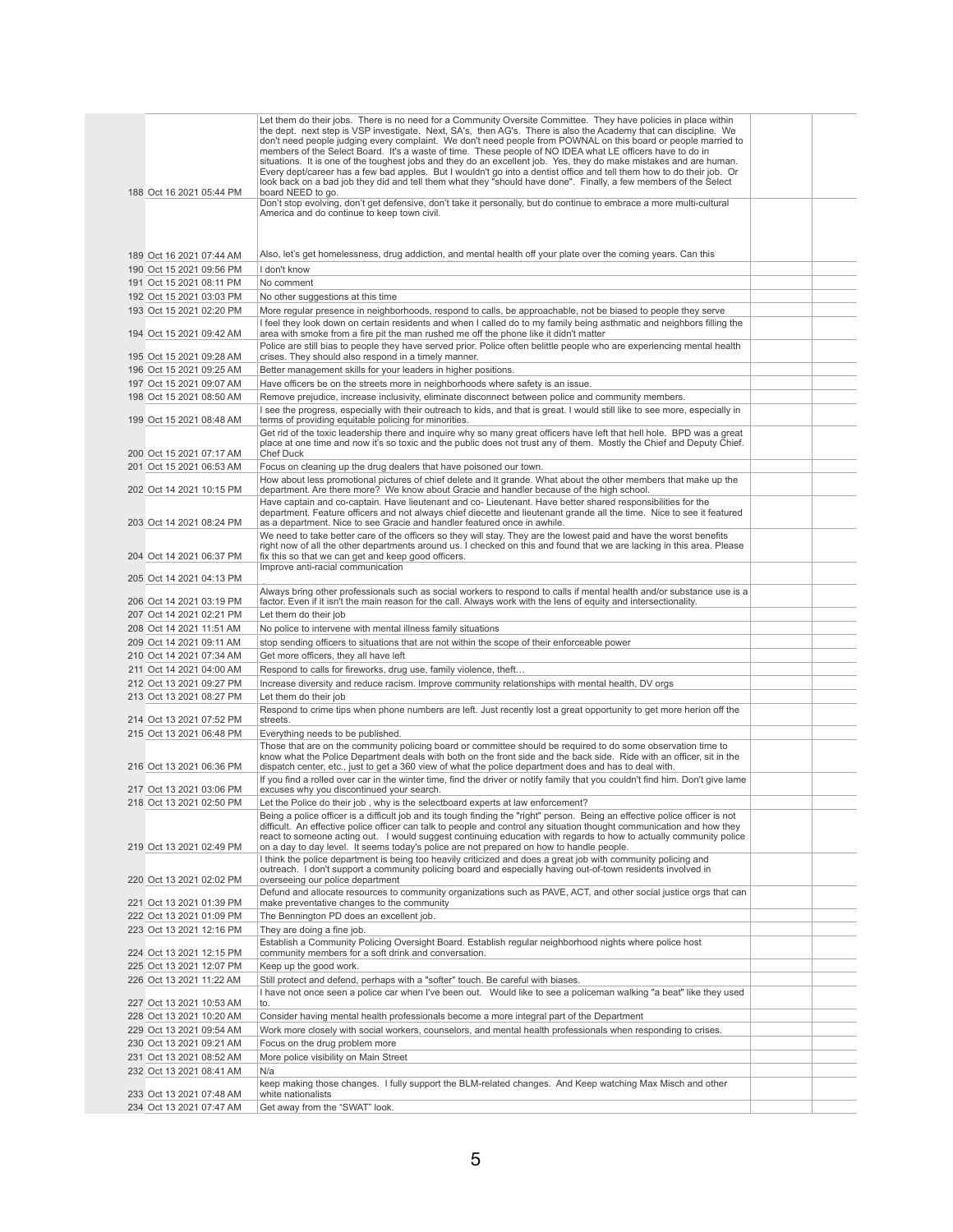|                                                      | change the name from Police to "Community Service"                                                                                                                                                                                            |  |
|------------------------------------------------------|-----------------------------------------------------------------------------------------------------------------------------------------------------------------------------------------------------------------------------------------------|--|
|                                                      | It is a service for the community, to help the community,                                                                                                                                                                                     |  |
| 235 Oct 13 2021 06:51 AM                             |                                                                                                                                                                                                                                               |  |
| 236 Oct 13 2021 06:51 AM                             | I would like to see more"foot" patrols that interact with the public. I know that is old fashioned but is known to be<br>effective                                                                                                            |  |
| 237 Oct 12 2021 09:51 PM                             | More officers on duty to patrol the streets at all hrs, visibility will and should help reduce crime.                                                                                                                                         |  |
|                                                      | Let the police department have some independence in deciding which suggestions make sense for the police and will                                                                                                                             |  |
| 238 Oct 12 2021 09:30 PM<br>239 Oct 12 2021 09:19 PM | help them do their jobs.<br>If staffing allows get out and walk around / ride bikes for more personal interaction with citizens.                                                                                                              |  |
| 240 Oct 12 2021 08:21 PM                             | citizen oversight                                                                                                                                                                                                                             |  |
|                                                      | I hardly see them around. Maybe they should walk around or bike especially on Main Street. It's getting creepy                                                                                                                                |  |
| 241 Oct 12 2021 08:15 PM<br>242 Oct 12 2021 07:44 PM | walking around.<br>Less use of guns; fewer traffic stops; more collaboration with mental health personnel.                                                                                                                                    |  |
|                                                      | The changes in polices with citizen participation have been good so far. I eagerly await the BPD's revised                                                                                                                                    |  |
|                                                      | procedures and then to see whether the procedures are applied and progress is made on a community policing<br>model! I applaud the Select Board's appointment of the 10 member Safety and Equity Task Force that will make                    |  |
| 243 Oct 12 2021 06:27 PM                             | recommendations for the establishment of Citizens' Oversight for the BPD to be established in Spring 2022.                                                                                                                                    |  |
| 244 Oct 12 2021 05:57 PM                             | All that and they still violated my son and family civil rights. When I mentioned it they hung up the phone                                                                                                                                   |  |
| 245 Oct 12 2021 05:36 PM                             | Focus on pedestrian safety. Better protection of assault victims/abuse survivors. Better DE&I practices. Cost the town<br>less money.                                                                                                         |  |
| 246 Oct 12 2021 05:34 PM                             | I would like to see officers on foot on Main st. Interacting with residents                                                                                                                                                                   |  |
| 247 Oct 12 2021 05:24 PM                             | Control the cars that have faulty mufflers causing loud noise.                                                                                                                                                                                |  |
|                                                      | All police should be educated beyond months at the police academy. It should be at the very least 2 yr degree with                                                                                                                            |  |
| 248 Oct 12 2021 05:18 PM<br>249 Oct 12 2021 05:17 PM | mental health evaluation and training. Also. If they have no Integrity in their personal lives. They should be let go.<br>I think you are doing a great job in this area                                                                      |  |
| 250 Oct 12 2021 05:12 PM                             | None                                                                                                                                                                                                                                          |  |
| 251 Oct 12 2021 03:33 PM                             | I am afraid of strangers and police officers are strangers with weapons. Be patient with those who are nervous.                                                                                                                               |  |
| 252 Oct 12 2021 03:27 PM                             | Change if culture to improve meningfuln o t just posicles interaction with community                                                                                                                                                          |  |
| 253 Oct 12 2021 02:55 PM                             | idk                                                                                                                                                                                                                                           |  |
|                                                      | Would like more "Transparency" and details regarding why taxpayers needed to hire professional person and have<br>committees to revamp ,so to speak, the BPD. What events specifically, in Bennington, triggered the need for all this        |  |
| 254 Oct 12 2021 02:49 PM                             | civilian oversight?                                                                                                                                                                                                                           |  |
| 255 Oct 12 2021 02:34 PM                             | Don't know what changes have been made                                                                                                                                                                                                        |  |
| 256 Oct 12 2021 02:02 PM<br>257 Oct 12 2021 01:34 PM | Continue to move forward with Community Policing. Have officers walk a beat like the old days.<br>stop pandering to "marxist", "fascist", or "communist" organizations.                                                                       |  |
| 258 Oct 12 2021 12:15 PM                             | The police are not the problem                                                                                                                                                                                                                |  |
| 259 Oct 12 2021 12:05 PM                             | Cultural changes. The behaviors of some officers are outright rude.                                                                                                                                                                           |  |
| 260 Oct 12 2021 11:49 AM                             | Being as open and transparent as you possibly can.                                                                                                                                                                                            |  |
| 261 Oct 12 2021 11:40 AM                             | Its just eye candy!                                                                                                                                                                                                                           |  |
| 262 Oct 12 2021 10:00 AM                             | The changes have been horrendously bad. The Police Department has become ineffective and emasculated. We<br>need public order, not validating the "lifestyles" of criminals. These changes are awful.                                         |  |
|                                                      | Incorporate neighborhood watch programs to deter the Drug epidemic. I have seen drug deals in the middle of the                                                                                                                               |  |
| 263 Oct 12 2021 09:35 AM                             | day across the street from Dr. Sleemans office, where small children were present. I did report this to the police who<br>said they were aware of this why were the children not removed at minimum                                           |  |
|                                                      | We must understand and implement generally accepted "best practices." We may need to go farther afield to harvest                                                                                                                             |  |
| 264 Oct 12 2021 09:19 AM                             | expertise than we have done in the past 18 months. Town and BPD responded to serious complaints. Both should<br>have been on the lookout for changes and best practices before the complaints surfaced.                                       |  |
| 265 Oct 12 2021 09:15 AM                             | Community training, show us your skills. Make the community confident in your abilities                                                                                                                                                       |  |
|                                                      | Start cracking down on the people who sell and or OD with drugs! People need to be held accountable for their                                                                                                                                 |  |
| 266 Oct 12 2021 09:09 AM<br>267 Oct 12 2021 08:51 AM | actions<br>Active listenting to those who have suggestions.                                                                                                                                                                                   |  |
| 268 Oct 12 2021 08:49 AM                             | Continue yo be visible and active in the community                                                                                                                                                                                            |  |
| 269 Oct 12 2021 08:45 AM                             | New police chief!!!!!!                                                                                                                                                                                                                        |  |
| 270 Oct 12 2021 08:25 AM                             | Don't know                                                                                                                                                                                                                                    |  |
|                                                      | I have grave concerns about the lack of protection offered to kids who are in unsafe homes. I don't think this<br>necessarily falls on the Bennington Police, but as a state we are trying to hard to keep children in unsafe homes.          |  |
|                                                      | Contact with parents is important, but it must be safe, and it is not. This is tearing apart our schools and our                                                                                                                              |  |
|                                                      | community. We as a community should be pushing our state to re-examine the role of DCF (they have very limited<br>power to enforce when they have sever concerns about the safety of children, and the courts don't necessarily back          |  |
|                                                      | them up). Family Time is an important service in town, and although it may not be affiliated with the town (I'm not<br>sure), we need to support programs like that due to our current populations. The court system is also absurd right     |  |
| 271 Oct 12 2021 08:23 AM                             | now. We are known as being one of the worst in the state in terms of scheduling for hearings.                                                                                                                                                 |  |
|                                                      | Population has remained the same and the police force has gotten much larger. Less police officers and a zero                                                                                                                                 |  |
|                                                      | tolerance policy towards racism. prejudice, mistreatment due to colour, religion (or lack thereof), gender identity/<br>sexual preference, country of origin. Facilitate and train officers to deal with issues such as drug abuse, in a non- |  |
| 272 Oct 12 2021 08:12 AM                             | punitive constructive way.                                                                                                                                                                                                                    |  |
|                                                      | Crack down on the drug problems in our neighborhoods, too many people see it, witness strung out people leaving<br>these homes daily and nothing is done. Arrest them and hold those accountable. As I stated, this town knows there's        |  |
|                                                      | a problem and only see it getting worse as many homes are turning into a drug stops. Sad, do something with tips<br>given and please arrest these individuals responsible, maybe that will restore some safe feelings in many                 |  |
|                                                      | neighborhoods. It's happening even in the well respectable neighborhoods not just the ones you can tell are run                                                                                                                               |  |
| 273 Oct 11 2021 09:18 PM                             | down and harboring those addicts!                                                                                                                                                                                                             |  |
| 274 Oct 11 2021 09:16 PM                             | Keep up the good work<br>A complete overhaul of personnel. From the chief down they judge who you are by your last name, who your friends                                                                                                     |  |
|                                                      | were as a teenager and or if they just don't like you they will harass you. They will pull you over any given chance                                                                                                                          |  |
|                                                      | and treat you like you are scum. Because we are such a small community it's impossible for them to not know<br>everyone and everything about their lives, families, upbringing or think they know and again in their eyes your guilty         |  |
|                                                      | by association even if it wasn't by choice. The chief himself plays a huge role in this. All while if they know you, like                                                                                                                     |  |
|                                                      | you, and you have a "good" family name you will get away with absolutely everything. This has nothing to do with the<br>color of your skin either! Black or white to them they don't care you will be treated like pure trash if you're not   |  |
| 275 Oct 11 2021 09:04 PM                             | considered good enough.                                                                                                                                                                                                                       |  |
| 276 Oct 11 2021 07:46 PM<br>277 Oct 11 2021 07:06 PM | Keep up the good work!<br>Continue training with minorities including LGBTQ                                                                                                                                                                   |  |
| 278 Oct 11 2021 06:21 PM                             | What changes? Remove Paul Doucette.                                                                                                                                                                                                           |  |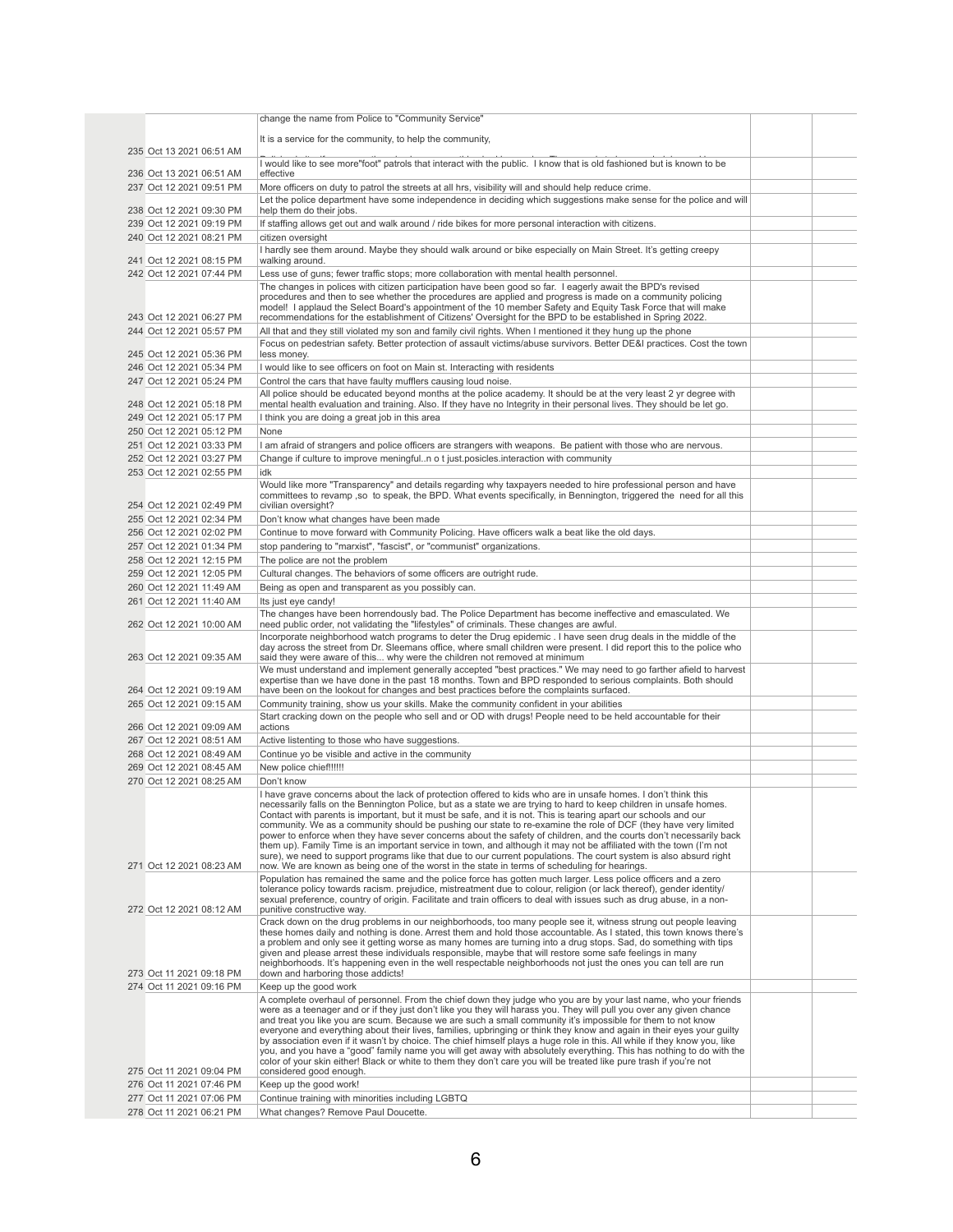| 279 Oct 11 2021 06:15 PM | Bennington PD does great things for this community and have been unfairly treated.                                                                                                                                                            |  |
|--------------------------|-----------------------------------------------------------------------------------------------------------------------------------------------------------------------------------------------------------------------------------------------|--|
| 280 Oct 11 2021 05:58 PM | There are bigger problems in this town to worry about then the police department                                                                                                                                                              |  |
| 281 Oct 11 2021 04:55 PM | N/A                                                                                                                                                                                                                                           |  |
|                          |                                                                                                                                                                                                                                               |  |
| 282 Oct 11 2021 04:53 PM | Required anti-bias training                                                                                                                                                                                                                   |  |
|                          | Please help the Police Department partner with social workers and mental health professionals. Not everything<br>needs to be dealt with via brute force. I would like to see more of my tax dollars spent on programs that give folks a       |  |
| 283 Oct 11 2021 04:51 PM | different option than calling the police.                                                                                                                                                                                                     |  |
| 284 Oct 11 2021 04:30 PM | No new ideas. However, I think the P.D. deserves a lot of credit for its efforts.                                                                                                                                                             |  |
|                          | More focus and training on inclusivity and mental health. Trainings on dealing with those in mental health crisis                                                                                                                             |  |
| 285 Oct 11 2021 04:09 PM | situations and working effectively with the LGBTQIA+ community.                                                                                                                                                                               |  |
| 286 Oct 11 2021 04:01 PM | HAVE A COP ON WALKS AT NIHT ON MAIN STREET.                                                                                                                                                                                                   |  |
|                          |                                                                                                                                                                                                                                               |  |
| 287 Oct 11 2021 03:44 PM | Monitor drug popular areas                                                                                                                                                                                                                    |  |
| 288 Oct 11 2021 03:25 PM | More police patrolling on Pleasant, Park and School Streets. The drug dealing is rampant.                                                                                                                                                     |  |
|                          | The Police Department as a whole puts on a professional facade for the community. My experience having worked                                                                                                                                 |  |
|                          | alongside officers through different organizations and having conversations with them is that most of these individuals<br>lack good character and are or have become jaded towards their community they have said they would serve and       |  |
|                          | protect. I am not sure if this is something that can be fixed without new officers hired and rearranging management.                                                                                                                          |  |
|                          | This culture will not be fixed by establishing new policies with the same faces serving the public and the same                                                                                                                               |  |
|                          | leadership. New policies without leadership change and new officers will only create a much larger facade and even                                                                                                                            |  |
| 289 Oct 11 2021 03:24 PM | more jaded officers then currently exist.                                                                                                                                                                                                     |  |
| 290 Oct 11 2021 03:12 PM | Arrest the criminals and keep them off the street                                                                                                                                                                                             |  |
| 291 Oct 11 2021 03:09 PM | Allow members of the police department to perform their duties without so much criticism.                                                                                                                                                     |  |
|                          | I think the BPD and Select Board were incredibly slow to adopt policy changes. I continue to see the BPD cause                                                                                                                                |  |
|                          | harm in our community and then try to smooth things over with publicity stunts. I don't like the copsicle stunt and their                                                                                                                     |  |
|                          | social media is a train wreck. Two women have been killed in the last year that the BPD could have prevented. We                                                                                                                              |  |
|                          | need mental health experts with them at all times or available for calls. I recently witnessed someone who was very                                                                                                                           |  |
|                          | impaired drive into a parked car, total both cars and the following day he killed his wife. When we asked the police<br>what was going to be done (the day of the car accident) they told us this was baseline for him and this is how he     |  |
|                          | always is. He was clearly unwell and this resulted in the murder of a woman the following day. I don't trust the police's                                                                                                                     |  |
| 292 Oct 11 2021 02:47 PM | judgement and I don't think a community policing model with police involved in meetings is beneficial to anyone.                                                                                                                              |  |
|                          | I don't feel qualified. This should be left to those with expertise and training in the difficult task of protecting our                                                                                                                      |  |
| 293 Oct 11 2021 02:29 PM | citizenry. Our police are already well trained at the Vermont a criminal Justice Training Council with our tax dollars.                                                                                                                       |  |
| 294 Oct 11 2021 01:19 PM | Engage the community in policing such bas Neighborhood Watch program                                                                                                                                                                          |  |
|                          | Police do not respond and follow through with cases.                                                                                                                                                                                          |  |
|                          |                                                                                                                                                                                                                                               |  |
|                          | Telephone calls do not get returned. Unwilling to discuss progress on cases. Victims are left with little or no                                                                                                                               |  |
|                          | information. Expectations are other agencies should pick up the pieces. Cases are not promptly followed up on, no                                                                                                                             |  |
|                          | one can answer questions. It may be due to the inexperience of a lot of the officers. Need more communications with<br>complainants and victims. Need more communication with community members outside of the normal calls. Needs to         |  |
| 295 Oct 11 2021 01:15 PM |                                                                                                                                                                                                                                               |  |
| 296 Oct 11 2021 12:12 PM | Stop beating residents and speaking to residents in a sarcastic way. Stop hiding body cam videos.                                                                                                                                             |  |
| 297 Oct 11 2021 11:53 AM | Don't know                                                                                                                                                                                                                                    |  |
| 298 Oct 11 2021 10:49 AM | Listen to community. Actively look for ways to listen to people in the community.                                                                                                                                                             |  |
| 299 Oct 11 2021 10:41 AM | More transparency and more professionalism                                                                                                                                                                                                    |  |
|                          | GET RID OF THE POLICE CHIEF. Why is the station locked? We can't keep officersmorale problems? Chief is                                                                                                                                       |  |
|                          | arrogant, costs town tax dollars (law suits) and seems to be racist/supremist.                                                                                                                                                                |  |
|                          |                                                                                                                                                                                                                                               |  |
|                          | Why is doesn't Stuart Hurd/Select Board do something about him. If it wasn't for the Chief's policies/lack thereof, we<br>wouldn't be needing a citizen committee to correct all of the community/police department problems/conflicts. GET A |  |
|                          | <b>NEW</b>                                                                                                                                                                                                                                    |  |
| 300 Oct 11 2021 10:37 AM |                                                                                                                                                                                                                                               |  |
| 301 Oct 11 2021 10:25 AM | A meet and greet with the public                                                                                                                                                                                                              |  |
|                          | All I know is what I read in the papers, and there appear to be a large number of property crimes, vandalism, hate                                                                                                                            |  |
|                          | crime, etc., for which there is no resolution. Personally, I have a problem with noise in my residential area: loud cars,                                                                                                                     |  |
|                          | including excessive exhaust noise loud music often late at night, barking dogs (continuously in some cases, day and                                                                                                                           |  |
|                          | night), and loud people on the stree late at night or very early in the morning, and sometimes alarms in homes or                                                                                                                             |  |
|                          | nearby businesses that are ignored by police and others. After calling police in the past, with no resolution, I have                                                                                                                         |  |
|                          | given up. These are nuisance issues, but they affect the quality of life in Bennington. Even worse is the apparent high                                                                                                                       |  |
|                          | level of racist and intolerant behavior, presumably by a vocal few (but who really knows?) All of this combines make<br>Bennington appear to be a hostile and unpleasant environment to many. It saddens me that this appears to be           |  |
|                          | tolerated by police -- and many citizens as well. I know we can do better. I moved to Bennington 6 years ago and                                                                                                                              |  |
|                          | there have been a number of incidents that have made me question that choice. I hope things can get better, but I                                                                                                                             |  |
| 302 Oct 11 2021 09:59 AM | see no signs of improvement.                                                                                                                                                                                                                  |  |
| 303 Oct 11 2021 09:49 AM | Improve access to mental health and substance abuse treatment programs                                                                                                                                                                        |  |
| 304 Oct 11 2021 09:20 AM | More walking/biking presence on Main Street and surrounding streets especially on weekends summer and fall                                                                                                                                    |  |
| 305 Oct 11 2021 09:14 AM | not sure                                                                                                                                                                                                                                      |  |
|                          | Continue the efforts, it is going well.                                                                                                                                                                                                       |  |
| 306 Oct 11 2021 09:02 AM |                                                                                                                                                                                                                                               |  |
| 307 Oct 11 2021 08:59 AM | Cops need to stop having affairs that interfere with marriages                                                                                                                                                                                |  |
|                          | more drug arrests                                                                                                                                                                                                                             |  |
|                          |                                                                                                                                                                                                                                               |  |
| 308 Oct 11 2021 08:53 AM | loitering                                                                                                                                                                                                                                     |  |
| 309 Oct 11 2021 08:48 AM | We need a new chief.                                                                                                                                                                                                                          |  |
| 310 Oct 11 2021 08:42 AM | lock up more criminals                                                                                                                                                                                                                        |  |
| 311 Oct 11 2021 08:36 AM | They need more help with the drug problem in this town                                                                                                                                                                                        |  |
|                          | Cite people who use the police to harass their neighbors. We have a neighbor who constantly calls cops to harass                                                                                                                              |  |
|                          | neighbors he doesn't like and he has never been charged with filing a false complaint because he has buddies on the                                                                                                                           |  |
|                          | police force. The guy is unhinged and dangerous but we just put up with it because obviously nothing is going to be                                                                                                                           |  |
| 312 Oct 11 2021 08:29 AM | done.                                                                                                                                                                                                                                         |  |
|                          | Have more minority representation. I see the same faces behind the wheel every day and they don't represent the                                                                                                                               |  |
| 313 Oct 11 2021 08:22 AM | many facets of the community. (they could also wave back when acknowledged)                                                                                                                                                                   |  |
| 314 Oct 11 2021 08:08 AM | New police chief                                                                                                                                                                                                                              |  |
| 315 Oct 11 2021 07:34 AM |                                                                                                                                                                                                                                               |  |
|                          | Keep up the great work! You have very difficult jobs, and we as a community cannot thank you enough.                                                                                                                                          |  |
|                          | They need to be backed up rather than beat up for doing real police work the town is rapidly being infested with                                                                                                                              |  |
| 316 Oct 11 2021 07:18 AM | drugs and overdoses shelters and looking the other way is not working.                                                                                                                                                                        |  |
| 317 Oct 11 2021 06:59 AM | Change in town leadership - the PD was exceedingly great in handling the camp on SVC grounds but Select board<br>was ineffective along with Town management. PD was not empowered.                                                            |  |